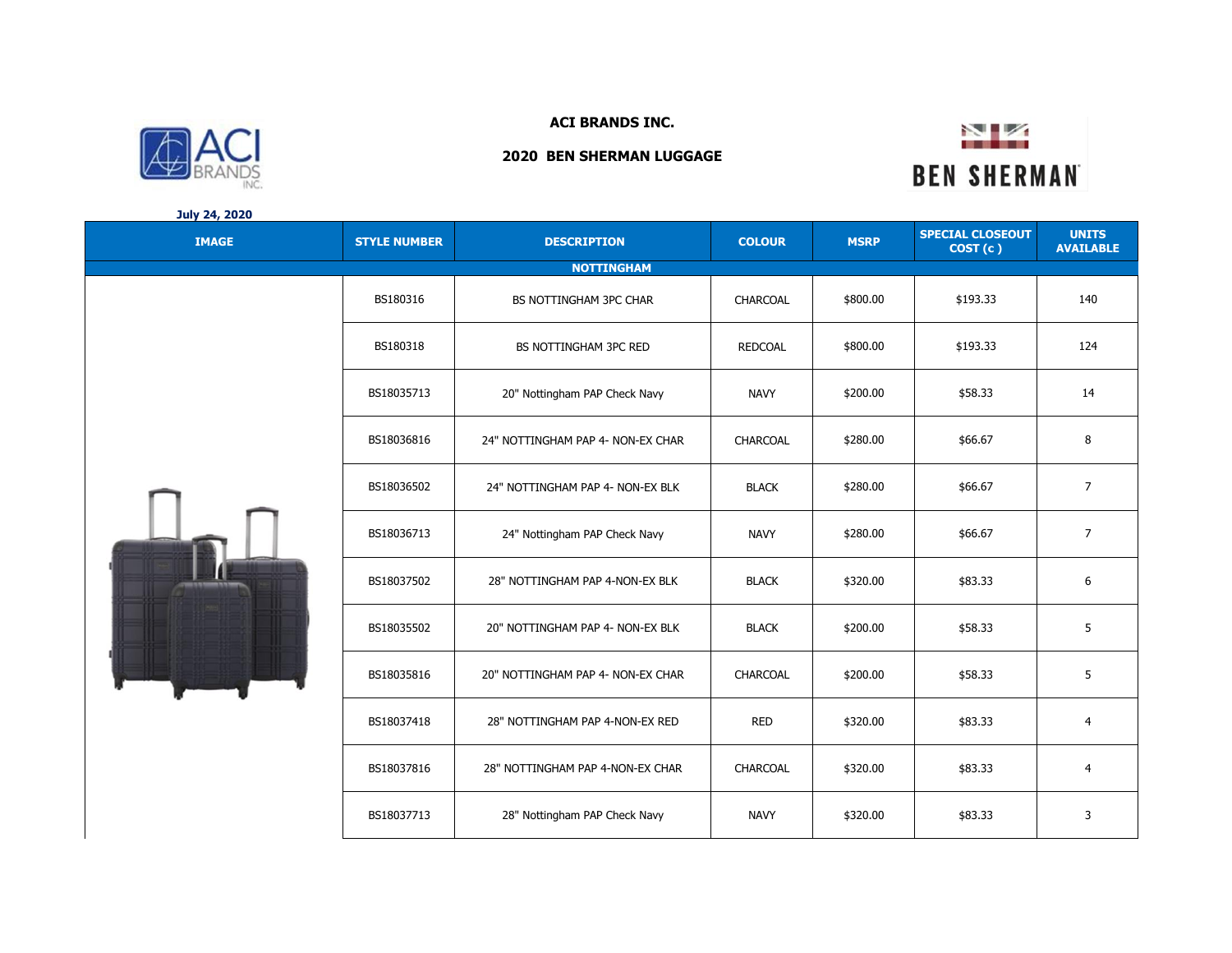

**July 24, 2020**

**ACI BRANDS INC.**

**2020 BEN SHERMAN LUGGAGE**



|  | BS18035418   | 20" NOTTINGHAM PAP 4- NON-EX RED         | <b>RED</b>          | \$200.00 | \$58.33  | $\overline{2}$ |
|--|--------------|------------------------------------------|---------------------|----------|----------|----------------|
|  | BS18036418   | 24" NOTTINGHAM PAP 4- NON-EX RED         | <b>RED</b>          | \$280.00 | \$66.67  | $\mathbf{1}$   |
|  | BS1803782816 | BS NOTTINGHAM 28" CHAR                   | CHARCOAL            | \$320.00 | \$83.33  | $\mathbf{1}$   |
|  |              | <b>WELLS</b>                             |                     |          |          |                |
|  | BS18050502   | 24" WELLS UPRIGHT ABS 8-N-EX BLACK-NO T  | <b>BLACK</b>        | \$260.00 | \$71.67  | 17             |
|  | BS180508LS10 | 24" WELLS UPRIGHT ABS 8-N-EX LIGHT SILVE | <b>LIGHT SILVER</b> | \$260.00 | \$71.67  | 14             |
|  | BS180498LS10 | 20" WELLS CARRYON ABS 8-N-EX LIGHT SILVE | <b>LIGHT SILVER</b> | \$200.00 | \$60.00  | 11             |
|  | BS181532RG   | BEN SHERMAN WELLS 3 PCS SET - ROSE GOLD  | <b>ROSE GOLD</b>    | \$760.00 | \$241.67 | 25             |
|  | BS18051502   | 28" WELLS UPRIGHT ABS 8-N-EX BLACK-NO TS | <b>BLACK</b>        | \$300.00 | \$96.67  | $\mathbf 0$    |
|  | BS181537     | BEN SHERMAN WELLS 3 PCS SET - NAVY       | <b>NAVY</b>         | \$760.00 | \$241.67 | 67             |
|  | BS18049502   | 20" WELLS CARRYON ABS 8-N-EX BLACK-NO TS | <b>BLACK</b>        | \$200.00 | \$60.00  | $\mathbf{1}$   |
|  | BS1804902    | <b>WELLS 3 PC SET BLACK</b>              | <b>BLACK</b>        | \$760.00 | \$241.67 | $\mathbf{1}$   |
|  | BS180518LS10 | 28" WELLS UPRIGHT ABS 8-N-EX LIGHT SILVE | <b>LIGHT SILVER</b> | \$300.00 | \$96.67  | $\mathbf{1}$   |
|  |              | <b>BRADFORD PARK</b>                     |                     |          |          |                |